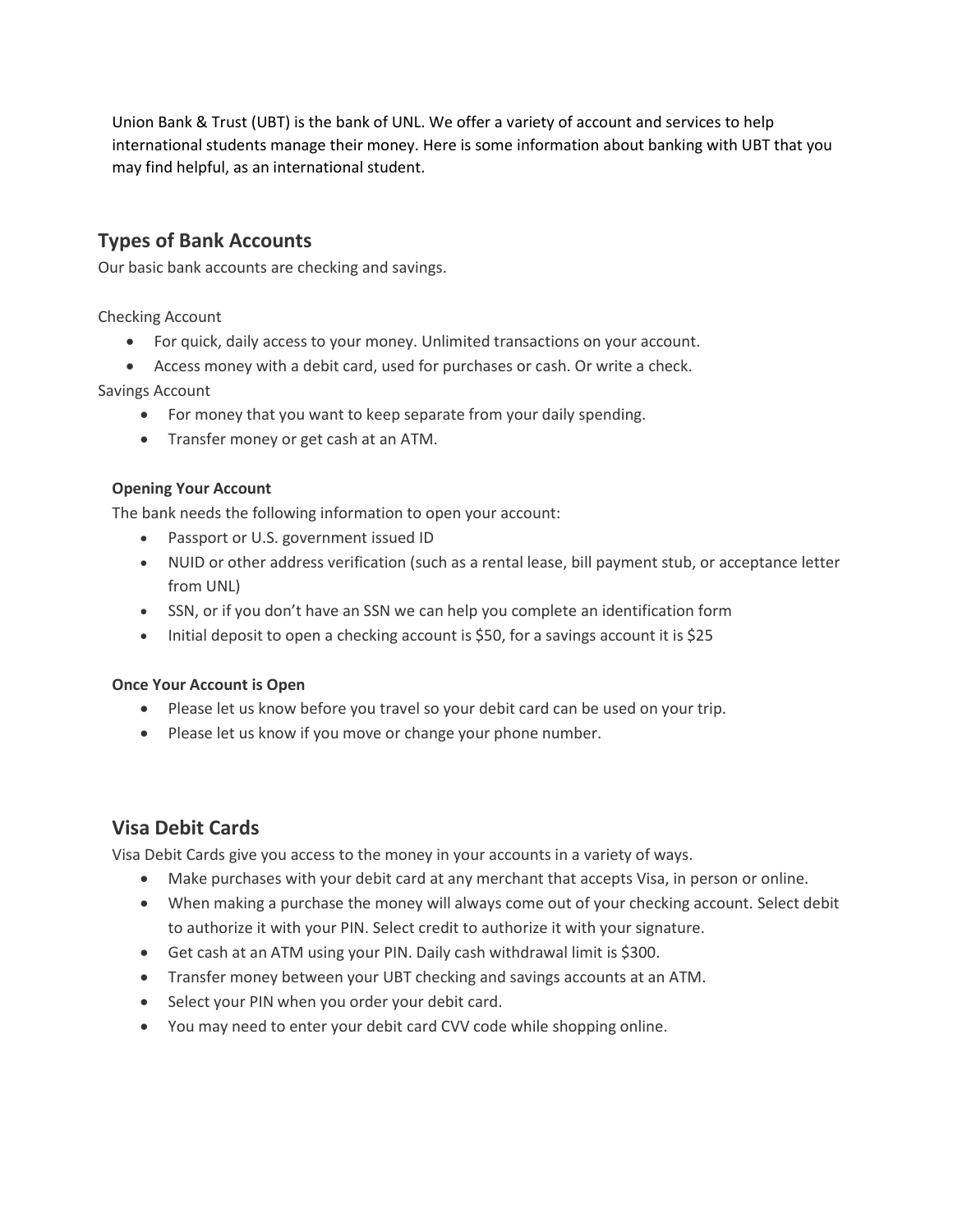

# **Check Writing**

Checks allow you to pay your bills or other people using the money in your checking account. A check contains all of your account information.

| <b>JAMES SMITH</b><br>1234 PARKVIEW LANE<br>LINCOLN NE, 68506                                                                                                                                                                                                               |                   | 00-6859/0000<br>99516<br>Date               | 101                                                                                                                                                                                                                                                                                                                                                                         |
|-----------------------------------------------------------------------------------------------------------------------------------------------------------------------------------------------------------------------------------------------------------------------------|-------------------|---------------------------------------------|-----------------------------------------------------------------------------------------------------------------------------------------------------------------------------------------------------------------------------------------------------------------------------------------------------------------------------------------------------------------------------|
| Pay to the Allency Morrison<br>Order of Allency Morrison<br>D Six-hundred & twenty-eight po<br><b>UBT</b><br><b>Union Bank &amp; Trust</b><br><b>Delox 82535 Lincoln, Nebraska 68501</b><br><b>ALCO 3223 828</b><br><b>ALCO ALCO</b><br>Memo<br>010113001520 12345678 20101 |                   | \$628.00<br><b>Dollars</b><br>Demons Emitte | $\begin{picture}(20,20) \put(0,0){\vector(0,1){30}} \put(15,0){\vector(0,1){30}} \put(15,0){\vector(0,1){30}} \put(15,0){\vector(0,1){30}} \put(15,0){\vector(0,1){30}} \put(15,0){\vector(0,1){30}} \put(15,0){\vector(0,1){30}} \put(15,0){\vector(0,1){30}} \put(15,0){\vector(0,1){30}} \put(15,0){\vector(0,1){30}} \put(15,0){\vector(0,1){30}} \put(15,0){\vector(0$ |
| Routing<br>Number                                                                                                                                                                                                                                                           | Account<br>Number | Check<br>Number                             |                                                                                                                                                                                                                                                                                                                                                                             |

To write a check you will:

- A. List the name of the person or business you are paying.
- B. Write the current date.
- C. Write the amount of the check, in numbers.
- D. Write the amount of the check, in words.
- E. Sign the check to authorize it.
- F. You may write a memo stating what you are paying for, if you like.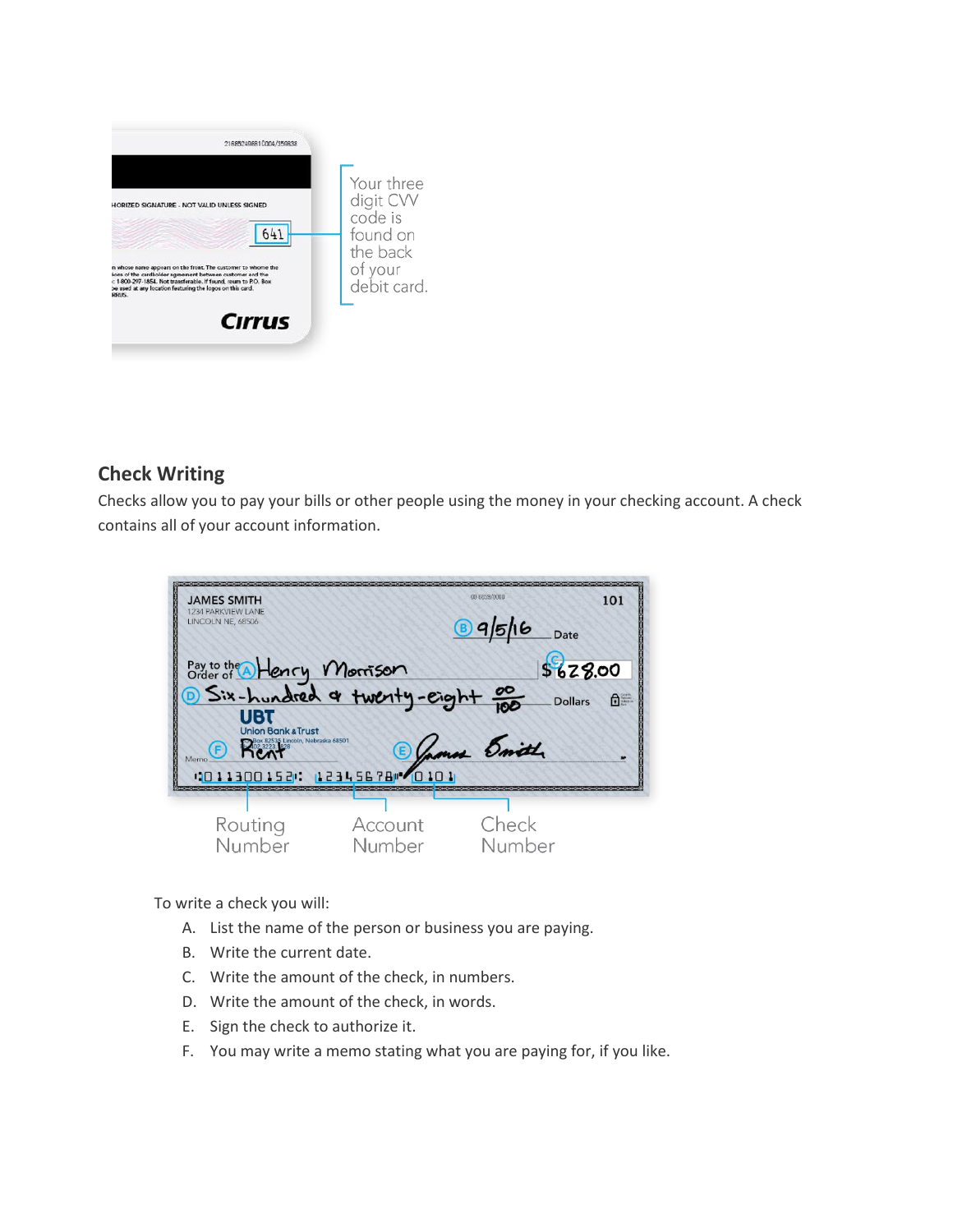## **Online Account Access**

UBT offers free access to your accounts online. To enroll for Online Banking:

- Visit [www.ubt.com](http://www.ubt.com/)
- Click on "**Sign up for Online Banking**," and follow the instructions provided.
- When asked to give your SSN, if you do not have one, enter the **first 4 digits of your NUID number.**

| UBT<br><b>Union Bank &amp; Trust</b>                                                                                                                                                 |                                                                |
|--------------------------------------------------------------------------------------------------------------------------------------------------------------------------------------|----------------------------------------------------------------|
| <b>RETURN TO LOG IN</b><br><b>FIRST TIME USER</b>                                                                                                                                    |                                                                |
| <b>First Time Login</b><br><b>First Time User Authentication</b><br>* First Name:<br>* Last Name:<br>* Zip Code:<br>* Home Phone:<br>* Account Number:<br>* Account Tung<br>Chooking | If you do not<br>have a SSN,                                   |
| * Last 4 digits of Social Security Number or Telebank PIN:<br>CIICK Here to Review the Terms and Conditions<br>* Indicates Required Field<br>Submit                                  | enter the first<br>four digits of<br>your NUID<br>number here. |
| This is a Public Computer                                                                                                                                                            |                                                                |

- The Access ID you choose must have at least **8 characters**.
- The Password you choose should have a minimum of **2 uppercase letters, 2 lowercase letters and 2 numbers**.

### **Sending and Receiving Money**

The easiest way to send or receive money is by a wire transfer.

### **Wire Transfer Fees**

Domestic Wire (within the US) - \$20 fee International Wire (outside the US) -\$45 fee + \$10 currency rate secure fee Receiving a wire, international or domestic - \$12 fee

### **Receiving Money**

In order to receive an **international** wire transfer, you should provide the following information to the individual sending you money.

 **Receiving Bank Information:** Wells Fargo Bank